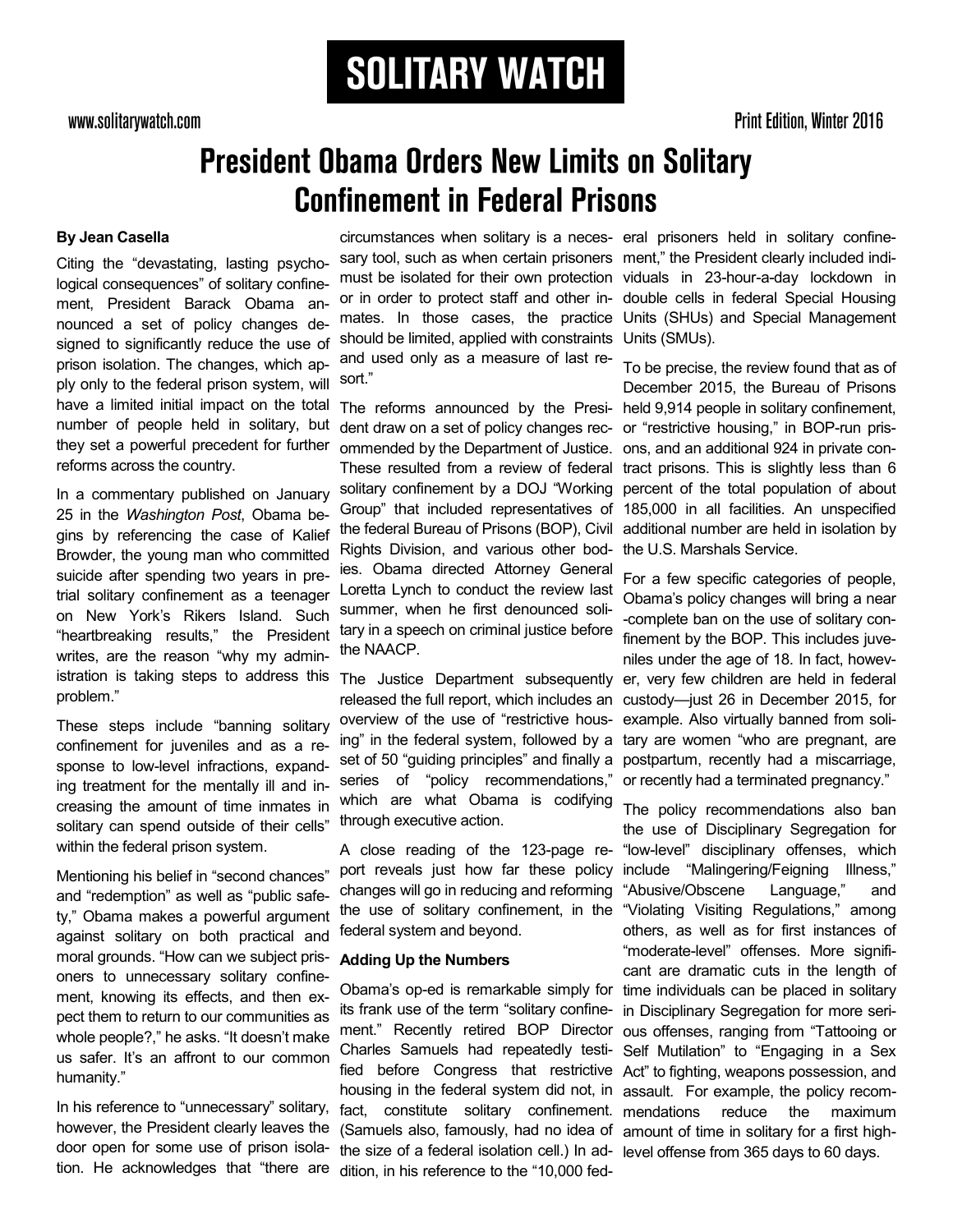members going through a four-phase out-of-cell time. program meant to "correct inmates' disruptive and violent behaviors."

something close to an eventual ban on will take years to implement), they the isolation of individuals with mental stand to reduce the federal solitary illness. Any people in solitary with population significantly. By the very "Serious Mental Illness" (SMI) are roughest of estimates, they should meant, under the new policies, to be eventually cut the number of people rehoused in "Secure Mental Health held in solitary by the BOP by perhaps Units." To make this happen, the ca-a third. But as with all prison reforms, pacity of these units, which already only implementation will tell the real exist, will need to be increased, and as story and yield the final numbers. the report notes, "Any expansion of these programs is contingent on increased funding." The President's 2017 budget includes a request for \$24 million to support these efforts." However, a relatively small number of people held by the BOP are considered to have SMI, suggesting that federal prisoners are being underdiagnosed.

The policy changes also affect people in solitary for "Protective Custody," which includes significant numbers of LGBT individuals, people convicted of sex offenses, and former gang members, among others. The new policy ies call for most of these people to be moved to Reintegration Housing Units —again, pending the expansion of these units, and the funds to pay for the expansion.

In one of its final policy recommendations, the report states: "Wardens at all BOP facilities will be directed to develop institution-specific plans for increasing the number of hours restrictive housing inmates spend outside of their cell, and allowing greater opportunities for rehabilitation and reentry services."

The report further states that the DOJ "believes that reducing the total number of restrictive housing inmates will lessen the intense demands currently placed on officers assigned to SHU and SMU units, freeing up staff to provide additional programming and ser-For one thing, the changes leave vices for the remaining inmates in re-much to the good faith of wardens and

The policy recommendations call for under a new president (since some If all of the President's directives are followed, and if they remain in place

### **Reading Between the Lines**

Opponents of solitary confinement have much to celebrate in Obama's actions. The very fact that a sitting president chose to take on an issue that was all but invisible only five years ago is remarkable in itself. Advocates who have been working on the issue for years can be encouraged by the eloquence of the President's denunciation, and by the spirit as well as the letter of the policy changes laid out by the DOJ.

The reforms Obama announced put the federal government at least in line with states like New York and California, which recently announced their own plans to reduce the use of solitary. But those states had their hands forced by lawsuits, whereas at the federal level change came as a result of Obama's leadership. And if, as the President hopes, the reforms also "serve as a model for state and local corrections systems," most of whom have still done little or nothing to reduce solitary, the impact on the approximately 100,000 individuals in isolation nationwide could be greater.

Yet if one accepts—as Obama himself seems to—that long-term solitary is at best inhumane and damaging, and at worst torture, then there are troubling aspects to these (and most other) solitary reforms.

Time cuts are also recommended for strictive housing." Nowhere, however, other prison staff—a group not famous the men in the SMUs, mostly gang do the new rules set any minimum for for its opposition to solitary confinement. For example, the lack of specific minimums for out-of-cell time, or other enforceable minimum standards for the treatment of individuals held in isolation, mean that the thousands of people who will remain in solitary confinement after the reductions take effect may experience no change whatsoever as a result of the President's reforms.

> This is because, by relying on an incremental approach, the reforms threaten to create two classes of people in prison. On one side are those who do not need or deserve to be in solitary and must be released: children, people with mental illness, other vulnerable populations, and individuals who committed only low-level violations of prison rules. On the other side are the rest, who, by implication, belong where they are.

> The latter group tends to be left out of solitary reforms altogether. Yet in reality, those deemed least "deserving" of relief from the torments of solitary are often among the very people who need it most, because they have been in solitary the longest and in the most extreme conditions of isolation and sensory deprivation. In the federal prison system, 400 men live in such conditions in ADX federal supermax in Florence, Colorado, and Obama's reforms seem to have little to offer them.

> This is not to say that the President's reforms are insignificant—only that they are incomplete. If Obama wishes to show further leadership on this issue, he will insist on humane conditions—and perhaps even "second chances"—for all people held in federal custody. In the meantime, the danger is that the public and policymakers will think that the work on this issue is done. Most advocates, on the other hand, know there is still a long road ahead, as do the tens of thousands of people who remain in solitary confinement in American prisons at this moment.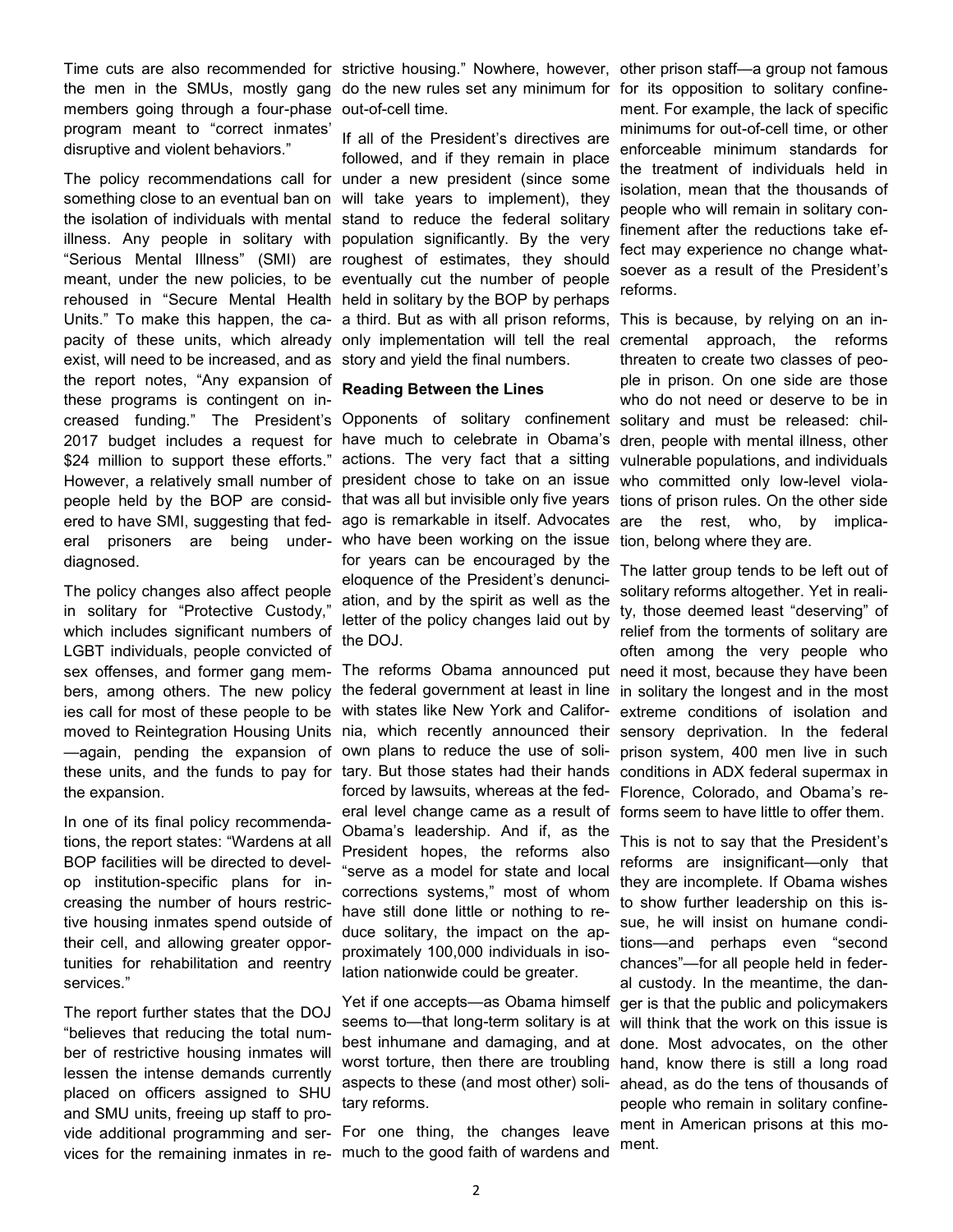# **Voices from Solitary: A Breath of Air**

#### **By Judith Vazquez**

There are things that people experience every day and take for granted. One day, I decided I had to tear down Things such as nature. Who would the plastic bag. I felt I had to find a ever think that to be denied nature way to get air! So I began to scrape would be such a big deal? I had no the rubber seal that held the window open window in my solitary cell. My

window was about four inches wide and maybe three feet tall. My view consisted of just bricks and barbed wire. If I could see maybe a dimesized piece of the sky, it was a lot. As time went by, I noticed a little plant growing from between the bricks. I would look at that plant every day. It was the only view of nature I had. Oh boy, did I love that plant. It was my buddy, my pal. I would watch the breeze blow it from side to side and I would close my eyes and pretend that wind was blowing across my face. I never thought I would crave nature so badly.

As time passed, I started to resent the plant. I wanted to be the one feeling that breeze. One day I couldn't take it anymore, so I grabbed a plastic garbage bag and sealed it around the window, covering it completely. I refused to look at the plant enjoying the

breeze I craved. Months went by and could feel a breeze come in, but it was the cell was dark all day long.



to the frame. I used by fingernails to scrape and scrape for days, weeks, and months. It got to the point that my fingernails began to bleed. They hurt so bad that I would cry. But I needed some air. I believe it took about six months of scraping and bleeding before I finally made a tiny little hole. Wow ... wait. ... Sorry, I had to stop writing, my tears started to come down as I remember what I went through in that room. At times, I feel it is just past and forgotten, but I guess not.

big enough for me to hold my nose against it and inhale. Upon seeing this little opening, I acted savagely. I only had room to put one nostril at a time against the hole, and I would breathe in so hard. It gave me a sense of being human again. I had a secret in that room that the officers did not know about. It was my secret air supply, which was what kept me alive. I no longer felt jealous of the plant. If anything I sort of made the plant my friend again; it was all I had for company.

Thinking back about being in that cell brings tears to my eyes. Three years in a cell might not sound like so long to a civilian who has never been to jail. But I can tell you, those three years felt like a lifetime. It changes people. It turns you into someone you never thought you would be. Your life is just never the same. It's like when a soldier goes to war; there are things that will stay with that soldier forever, and he finds it hard to speak of, and he ends up having to live with PTSD. Well, being locked in a room for three years is just the same. It plays with your mind, with your emotions, with

The hole wasn't big enough so that I your life.

## **About Solitary Watch**

### **Solitary Watch, PO Box 11374, Washington, DC 20008 Email: info@.com**

Solitary Watch (**www.solitarywatch.com)** is a web-based watchdog project aimed at bringing solitary confinement out of the shadows and into the light of the public square. Our mission is to provide the public—as well as practicing attorneys, legal scholars, law enforcement and corrections officers, policymakers, educators, advocates, and people in prison—with the first centralized source of background research, unfolding developments, and original reporting on solitary confinement in the United States.

The print edition of Solitary Watch is produced quarterly and is available free of charge to currently and formerly incarcerated people, to prisoners' families and advocates. To receive future copies, please send a request to the address or email above.

We also welcome accounts of life in solitary confinement, as well as stories, poems, essays, and artwork by people who have served time in isolation. Please send contributions to **"Voices from Solitary"** at the address above, and tell us whether you would like us to use your name or would prefer to remain anonymous.

**Note: We regret that we cannot offer legal assistance or advice and cannot respond to requests for this type of help. Legal materials sent to us cannot be returned to the sender. We also cannot forward mail to others. Thank you for your cooperation.**